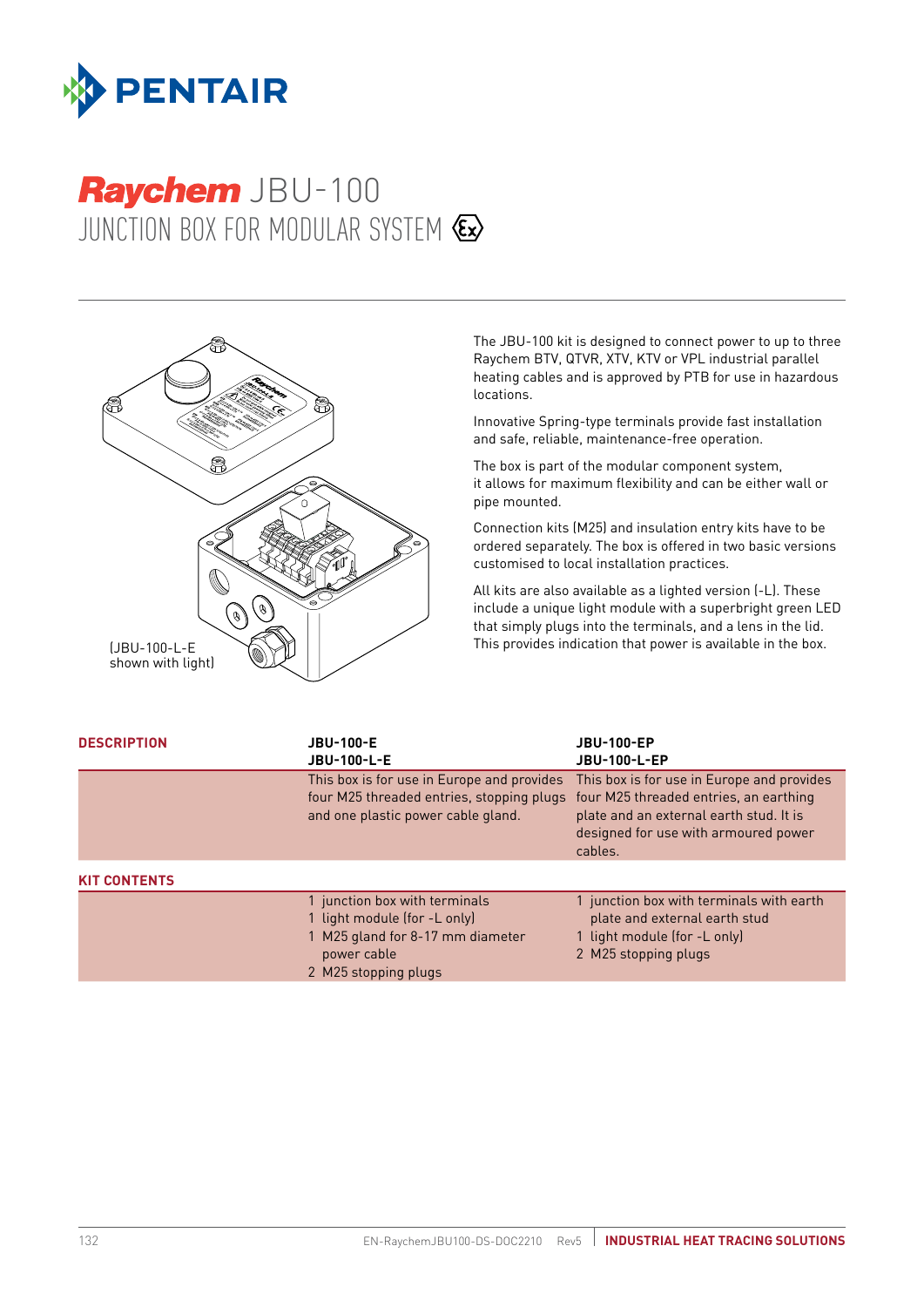#### **APPROVALS**

Hazardous locations

Ex e II T\* GP. Ex em II T\* (for -L only)

# GP.

ex e II T\* Ex em II T\* (for -L only)

 $\textcircled{k}$  II 2D Ex tD (tD mbD) A21 IP66

PTB 09 ATEX 1061 U II 2G Ex e (e mb) II

IECEx PTB 09.0039U Ex e (e mb) II

Ex tD (tD mbD) A21 IP 66

#### DNV approval DNV Certificates No. E-11564 and No. E-11565

DNV Certificates No. E-11564 and No. E-11565 \*For T-rating, see heating cable or design documentation

160 110

TC RU C-BE.MЮ62.B.02853

1Ex e IIC Ex tD A21 IP66 1Ex e mb IIC Ex tD mbD A21 IP66



DNV approval

TC RU C-BE.MЮ62.B.02853 1Ex e IIC Ex tD A21 IP66 1Ex e mb IIC Ex tD mbD A21 IP66

### **DIMENSIONS (NOMINAL) JBU-100-E**

**JBU-100-L-E**



140

**JBU-100-EP JBU-100-L-EP**





#### **PRODUCT SPECIFICATIONS**

| Ingress protection        | <b>IP66</b>                                                                                                                                                                                                                                                                                                                                                                                                  | <b>IP66</b>                                           |
|---------------------------|--------------------------------------------------------------------------------------------------------------------------------------------------------------------------------------------------------------------------------------------------------------------------------------------------------------------------------------------------------------------------------------------------------------|-------------------------------------------------------|
| Entries                   | $4 \times M25$                                                                                                                                                                                                                                                                                                                                                                                               | $4 \times M25$                                        |
| Ambient temperature range | $-50^{\circ}$ C to $+56^{\circ}$ C* (JBU-100-E)<br>$-50^{\circ}$ C to $+56^{\circ}$ C* (JBU-100-EP)<br>$-40^{\circ}$ C to $+40^{\circ}$ C (JBU-100-L-E)<br>$-40^{\circ}$ C to $+40^{\circ}$ C (JBU-100-L-EP)<br>*Extra conditions for safe use apply for ambient temperatures above +40°C. Please<br>refer to the the summary on page 179, the certificate or installation instructions for<br>full details. |                                                       |
| Terminals                 | Spring-type terminals                                                                                                                                                                                                                                                                                                                                                                                        | Spring-type terminals                                 |
|                           | 2 phase, 2 neutral, 2 ground                                                                                                                                                                                                                                                                                                                                                                                 | 2 phase, 2 neutral, 2 ground                          |
| Max. conductor size       | 10 mm <sup>2</sup> stranded, 10 mm <sup>2</sup> solid                                                                                                                                                                                                                                                                                                                                                        | 10 mm <sup>2</sup> stranded, 10 mm <sup>2</sup> solid |
| Max. operation voltage    | 480 Vac                                                                                                                                                                                                                                                                                                                                                                                                      | 480 Vac                                               |
| Max. current rating       | 40 A                                                                                                                                                                                                                                                                                                                                                                                                         | 40 A                                                  |

 $\odot$ 

 $\circ$